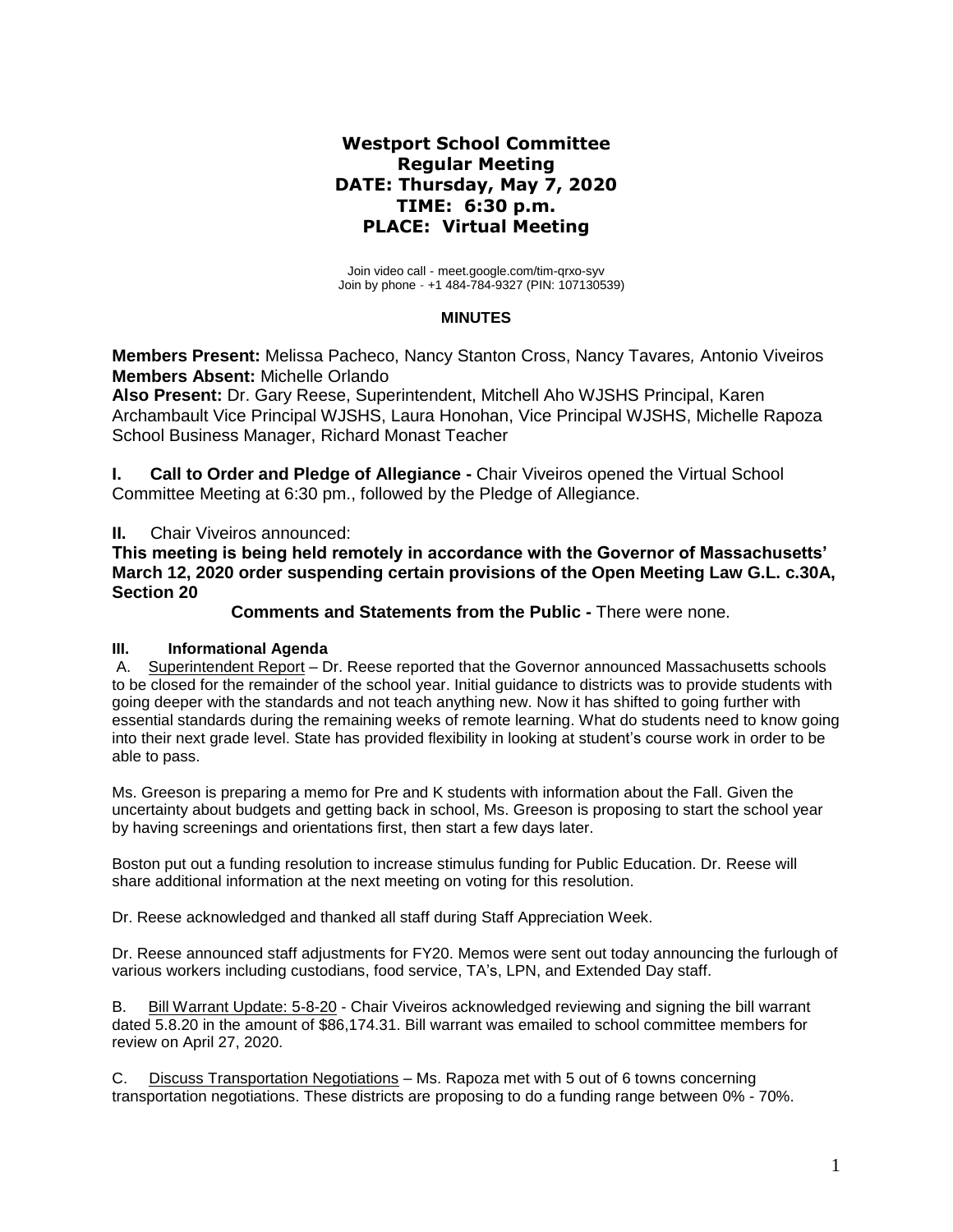Westport has not received any financials from the bus company other than percentages of costs. Ms. Rapoza would like to request Attorney Coleman send Amaral's Bus Company a letter requesting to have their financial information and whether they have applied for any state grants or loans due to COVID 19.

# **IV. Action Agenda.** *(taken out of order)*

F. Review and Act on International Trip – Germany – February 2021 - Mr. Monast reported on the status of the Germany trip. EF Tours is not traveling during the entire summer, so he is requesting to move the trip to February 2021 vacation break week. Accounts would be transferred over, students can take other options up to 110 days before the trip date to either cancel get a refund less \$1,000 or change out the trip.

A motion was made to give pending approve to move the Germany International Trip to February 2021 vacation break.

Motion by Tavares, seconded by Viveiros 4/0/0

D. Subcommittee Updates - Chair Viveiros reported that the School Building Committee met on May 6, 2020. The project is at 24% completion, they are working on brick façade, wearing masks on site and complying with state regulations. Carpenters have returned and there are 90-100 workers on site. The project is moving along and on schedule. Exploring the new well at the campground property is ongoing.

Ms. Stanton Cross mentioned there is miscommunication about sending Mr. Hartnett to the campground property to look for where fields could be located. She mentioned when on the Campground Committee an RFP was approved by the BOS to have a surveyor look at the campground and it was noted 2 large fields could be located on the site. There is a concern about having enough fields.

# **IV. Action Agenda**

A. Review and Act on Minutes of Thursday, April 16, 2020 Virtual Meeting and Thursday, April 23, 2020 Virtual Work Session -

A motion was made to approve the Minutes of Thursday, April 16, 2020 Virtual Meeting and Thursday, April 23, 2020 Virtual Work Session.

# Motion by Tavares, seconded by Stanton Cross 4/0/0

B. Review and Act on 2020-2021 Bus Contract - Ms. Rapoza reported that the Regular Transportation bid opening for the 2020-2021 school year took place on April 14, 2020. Amaral's Bus Company was the only bidder, coming in at \$990,900 for 15 buses running two tiers for 180 school days at \$367 per bus. This rate reflects an increase of \$67,500 or 7% over the last previous 3-year bid. Age of buses went down to 2 years. There is an addendum to terminate the contract and not pay if there was a problem similar to what happened this year. Plus, a 1year roll over.

Discussion was held on what might happen when school resumes. A split shift schedule for social distancing, having less students on a bus and the need to build in more flexibility in the schedule may be needed and should be reflected within this new contract. It was requested to have Attorney Coleman add language to reflect these possible future needs.

A motion was made to approve awarding the bus contract for the 2020-2021 school year to Amaral's Bus Company in the amount of \$990,900 and to add language to the contract based on the additional items discussed.

Motion by Tavares, seconded by Stanton Cross 4/0/0